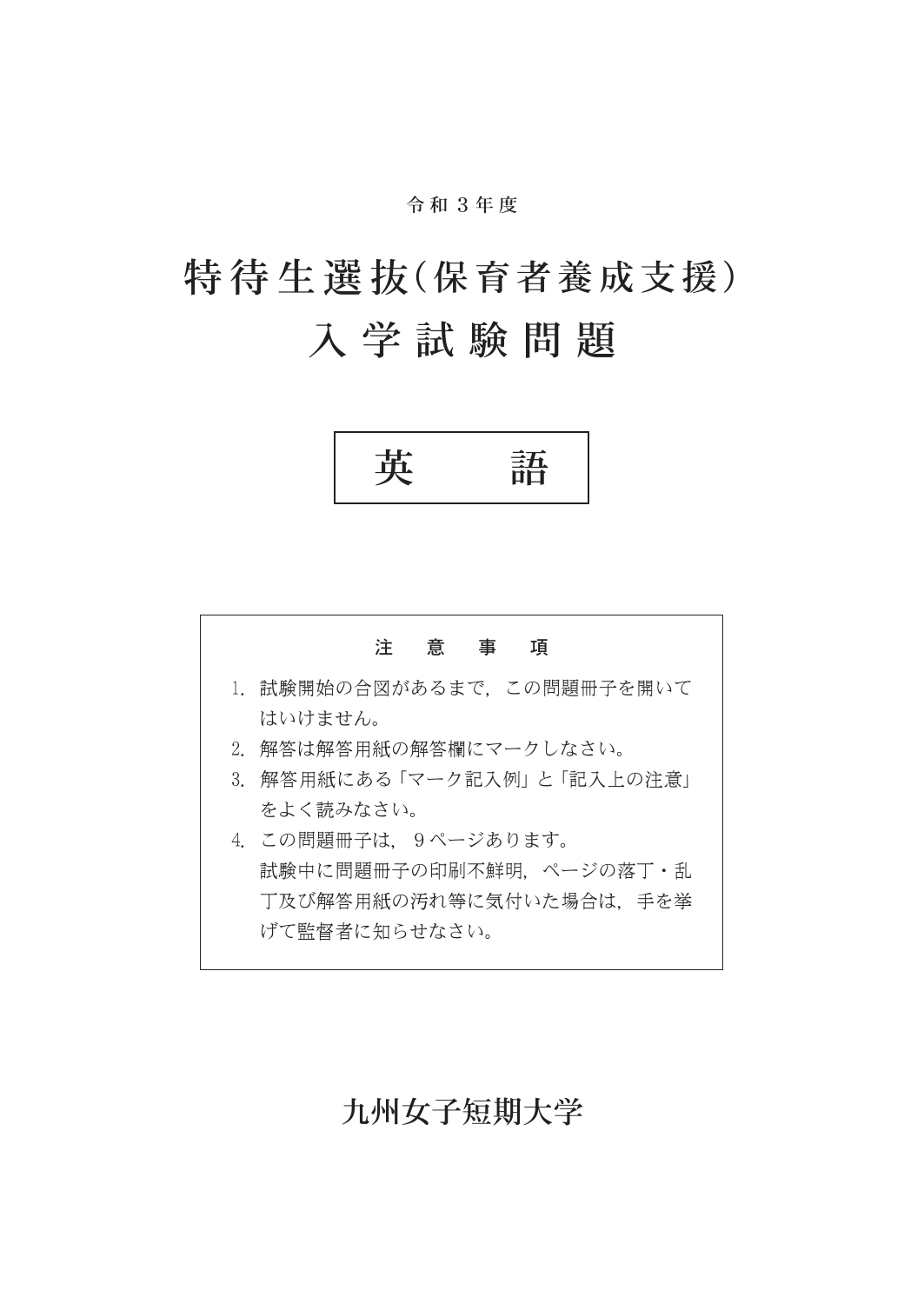| 次の英文の空所   1   ~   5   に入るもっとも適切な語(句)の番号を<br>[1]~[4] の中からそれぞれ一つずつ選びなさい。 |                                                                              |                                           |                   |                                                                  |
|------------------------------------------------------------------------|------------------------------------------------------------------------------|-------------------------------------------|-------------------|------------------------------------------------------------------|
| 1. It is very kind $( 1 1)$ you to offer me the job.                   |                                                                              |                                           |                   |                                                                  |
|                                                                        | $[1]$ in                                                                     | $[2]$ for                                 | $[3]$ that        | $\lceil 4 \rceil$ of                                             |
|                                                                        | 2. If he $(2 \mid 2 \mid)$ not rich, he couldn't buy such an expensive car.  |                                           |                   |                                                                  |
|                                                                        | $\lceil 1 \rceil$ was                                                        | $[2]$ is $[3]$ were $[4]$ would           |                   |                                                                  |
|                                                                        | 3.<br>3 > b the dinner party at Tom's restaurant, we took a taxi to go home. |                                           |                   |                                                                  |
|                                                                        | [1] Having enjoyed                                                           |                                           | [2] Enjoying      |                                                                  |
|                                                                        |                                                                              | [3] Having been enjoyed [4] Being enjoyed |                   |                                                                  |
|                                                                        | 4. He found it very difficult to $( 4 )$ with his customers.                 |                                           |                   |                                                                  |
|                                                                        | [1] communicating                                                            |                                           | [2] communicated  |                                                                  |
|                                                                        | [3] communicate                                                              |                                           | [4] communication |                                                                  |
| 5.                                                                     | 5<br>volunteer work.                                                         |                                           |                   | ) her great work as an actress, Audrey Hepburn was known for her |

- $[1] \hspace{0.2cm} \text{Without} \hspace{1.2cm} [2] \hspace{0.2cm} \text{As a result}$
- [3] In addition to [4] In other words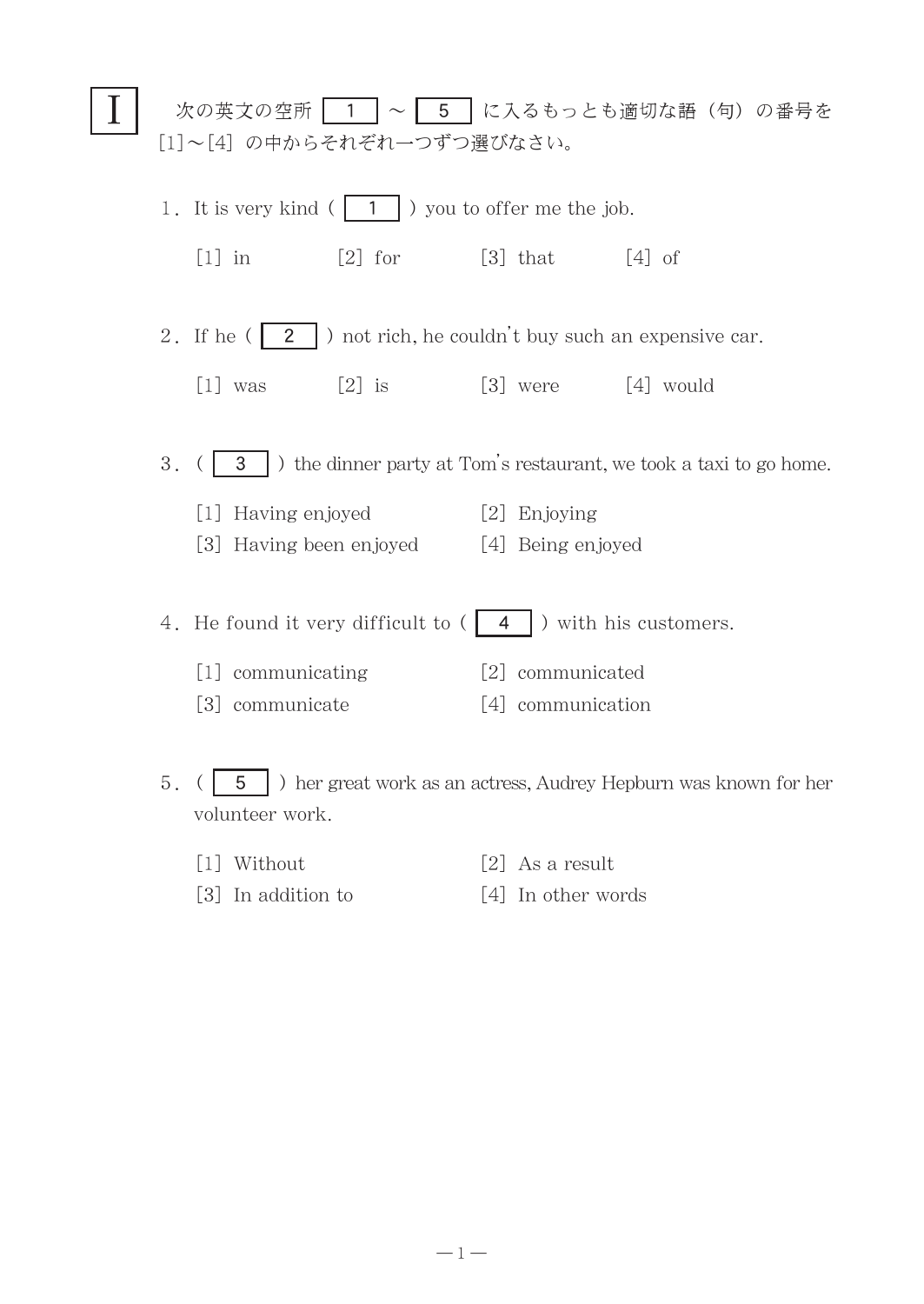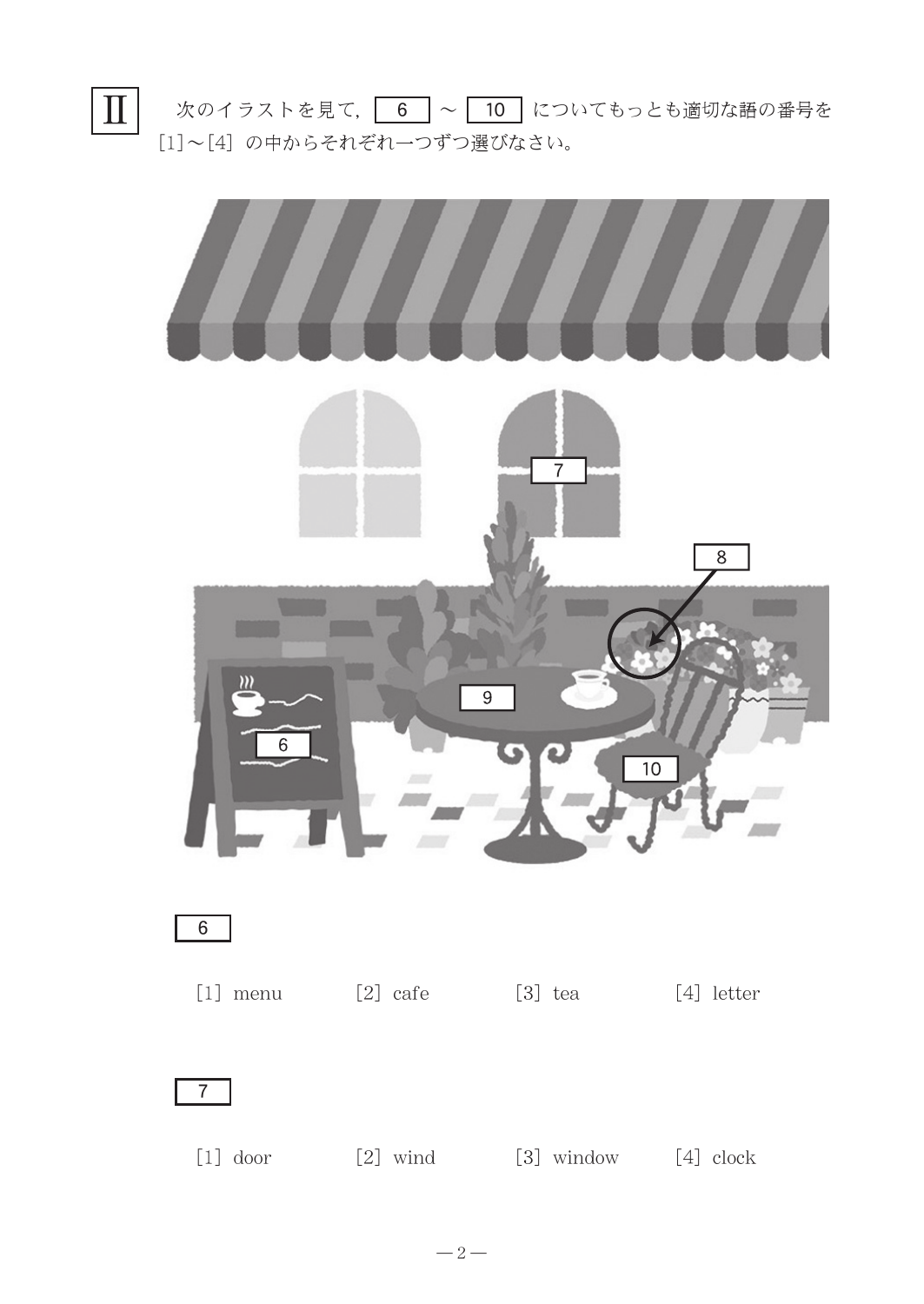| 8              |              |              |                  |
|----------------|--------------|--------------|------------------|
| $[1]$ planet   | $[2]$ flower | [3] water    | $[4]$ earth      |
| 9              |              |              |                  |
| $[1]$ desk     | $[2]$ rack   | [3] platform | $[4]$ table      |
| 10             |              |              |                  |
| $[1]$<br>chair | [2]<br>bench | $[3]$<br>bed | cushion<br>$[4]$ |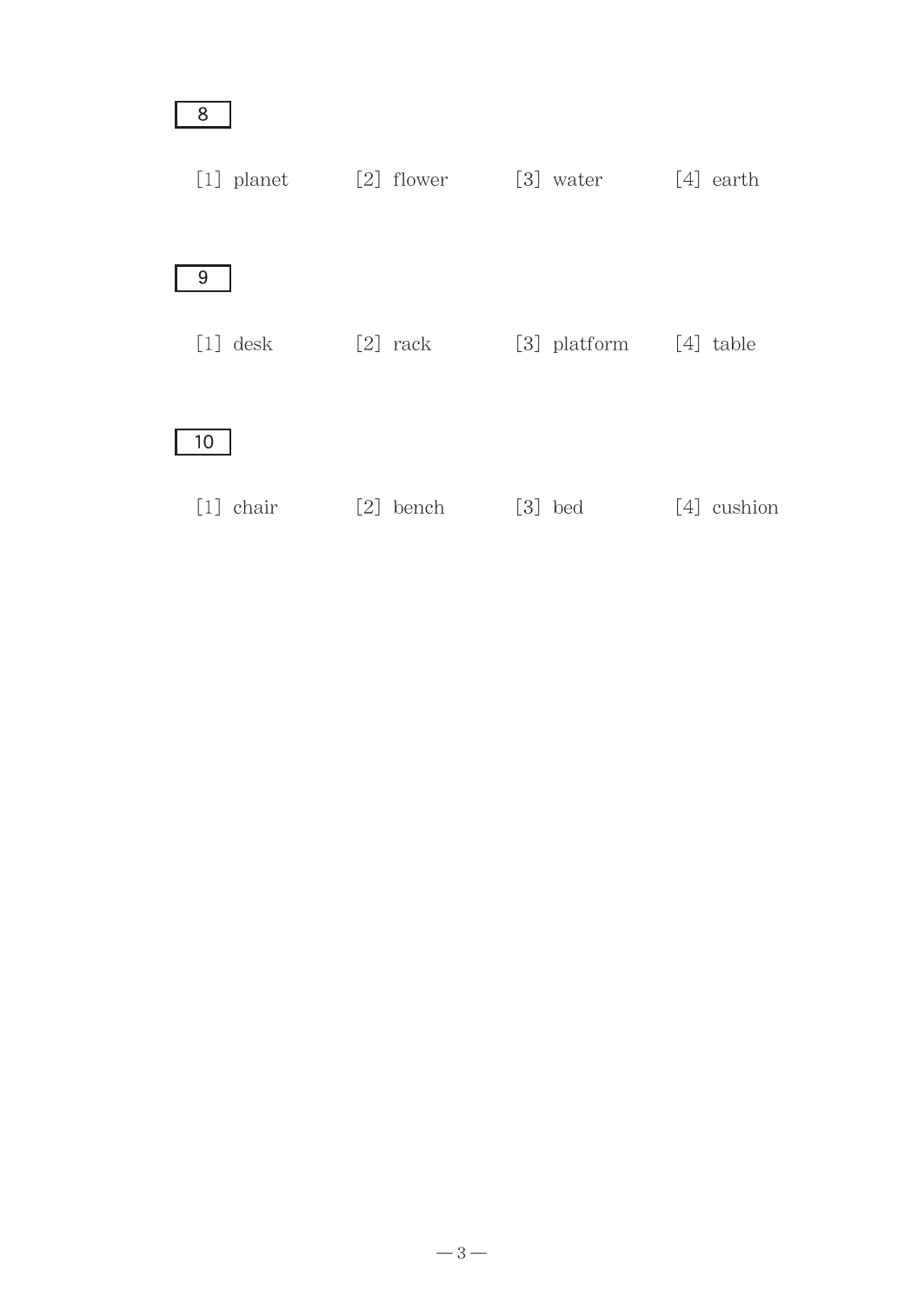次の保育士と子どもの一日の活動の様子のイラストを見て、 ■15 についてもっとも適切な語の番号を [1]~[4] の中からそれぞれ一つず つ選びなさい。 Ⅲ



 $-4-$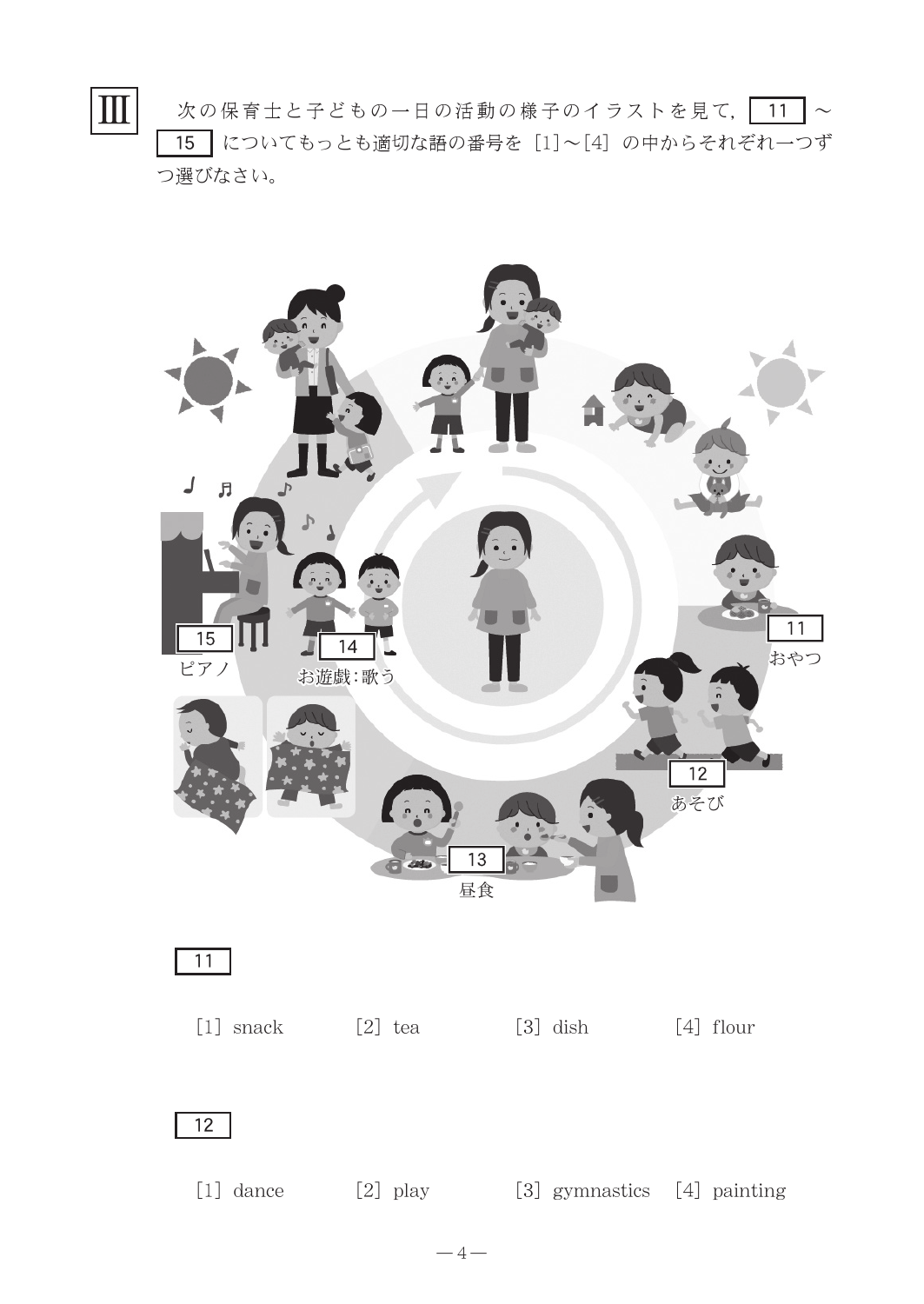| 13                          |             |             |              |
|-----------------------------|-------------|-------------|--------------|
| $[1]$ breakfast $[2]$ diner |             | $[3]$ lunch | $[4]$ supper |
| 14                          |             |             |              |
| $[1]$ run                   | $[2]$ sing  | $[3]$ walk  | $[4]$ sleep  |
| 15                          |             |             |              |
| $[1]$ guitar                | [2] whistle | $[3]$ bell  | $[4]$ piano  |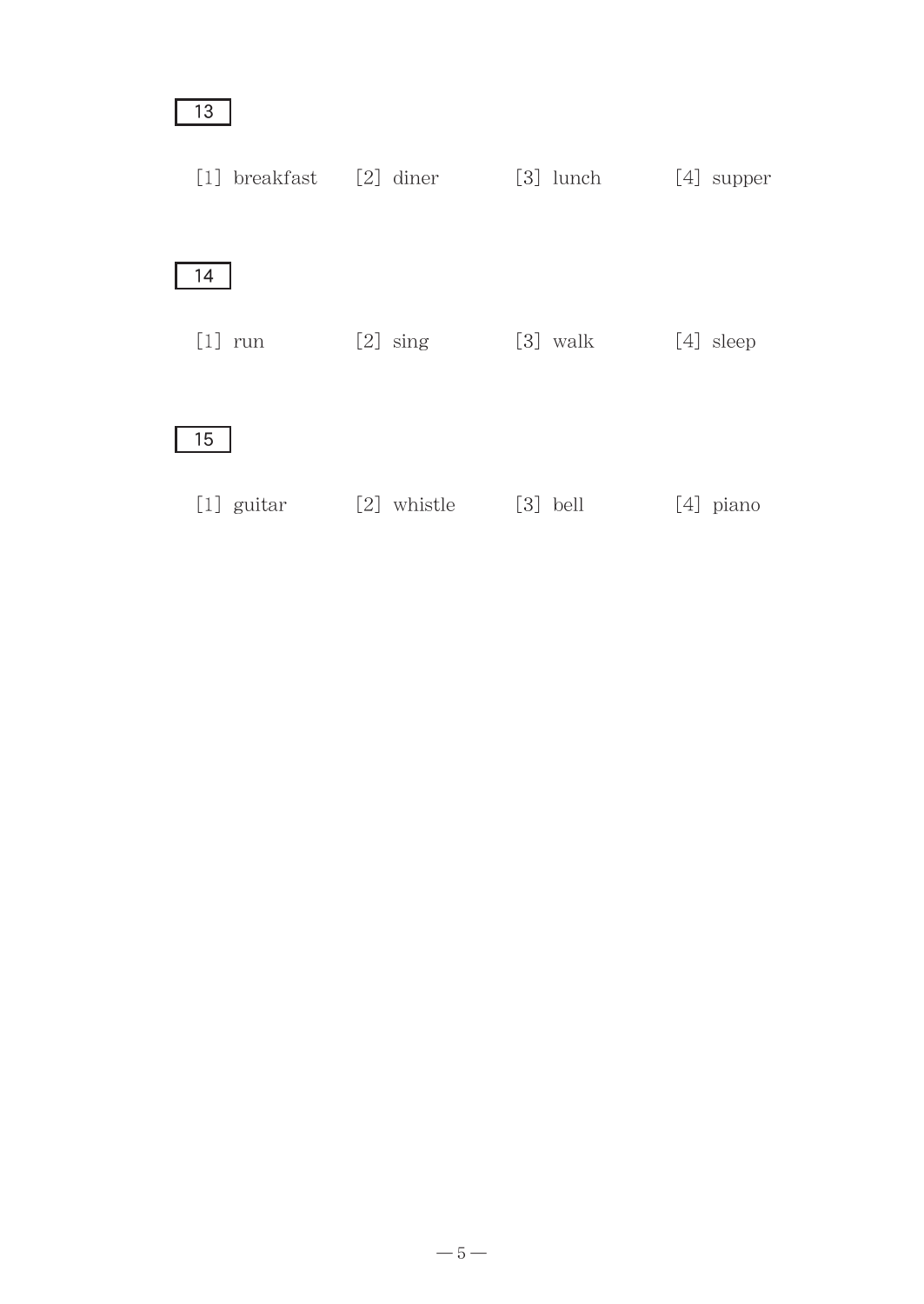Ⅳ

A start-up company is offering a smartphone application to hospitals that allows coronavirus patients to communicate their needs to nurses without physical interaction, potentially helping ward off cluster outbreaks.

Hospital patients usually use the nurse call button when they need something, but those admitted with COVID-19 are placed in isolation wards and physical contact with nurses,  $( 16 )$  must wear protective gear, is kept to a minimum to prevent the spread of the virus among staff.

With the app, developed by OPERe, a company established by former nurse Yuka Sawada, patients can ask nurses to buy things from shops on their behalf, request changes to meal quantities and record their body temperatures. Whatever is inputted appears immediately on screens at nurse stations.

Apart from endangering staff and other patients, clusters of coronavirus infections occurring on wards force hospitals to turn away outpatients and emergency patients.

Sawada, 32, said the idea for the app arose from her own experience at a hospital when she gave birth. She  $(17)$  it inconvenient that the call button was the only way to get in touch with nurses.

The app, which has now been installed in several hospitals, offers different categories, reflecting data on patients' needs gathered from interviews with hospitals.

Nissan Tamagawa Hospital in Tokyo's Setagaya Ward, which installed the app in May, has received positive feedback from patients.

One patient told the hospital that, for fear of infecting others,"I would have hesitated to call the nurse for something trivial."

The app has also helped nurses work more efficiently. They can now deal with several requests at once, such as using occasions when they deliver meals to patients to also respond to their other needs.

"It is necessary to reduce human interaction and  $( 18 1)$  the safety of staff at the same time, while keeping track of the patient's situation and demands given the hospital's limited time and resources," said Yumiko Takahashi, the director of nurses at the hospital.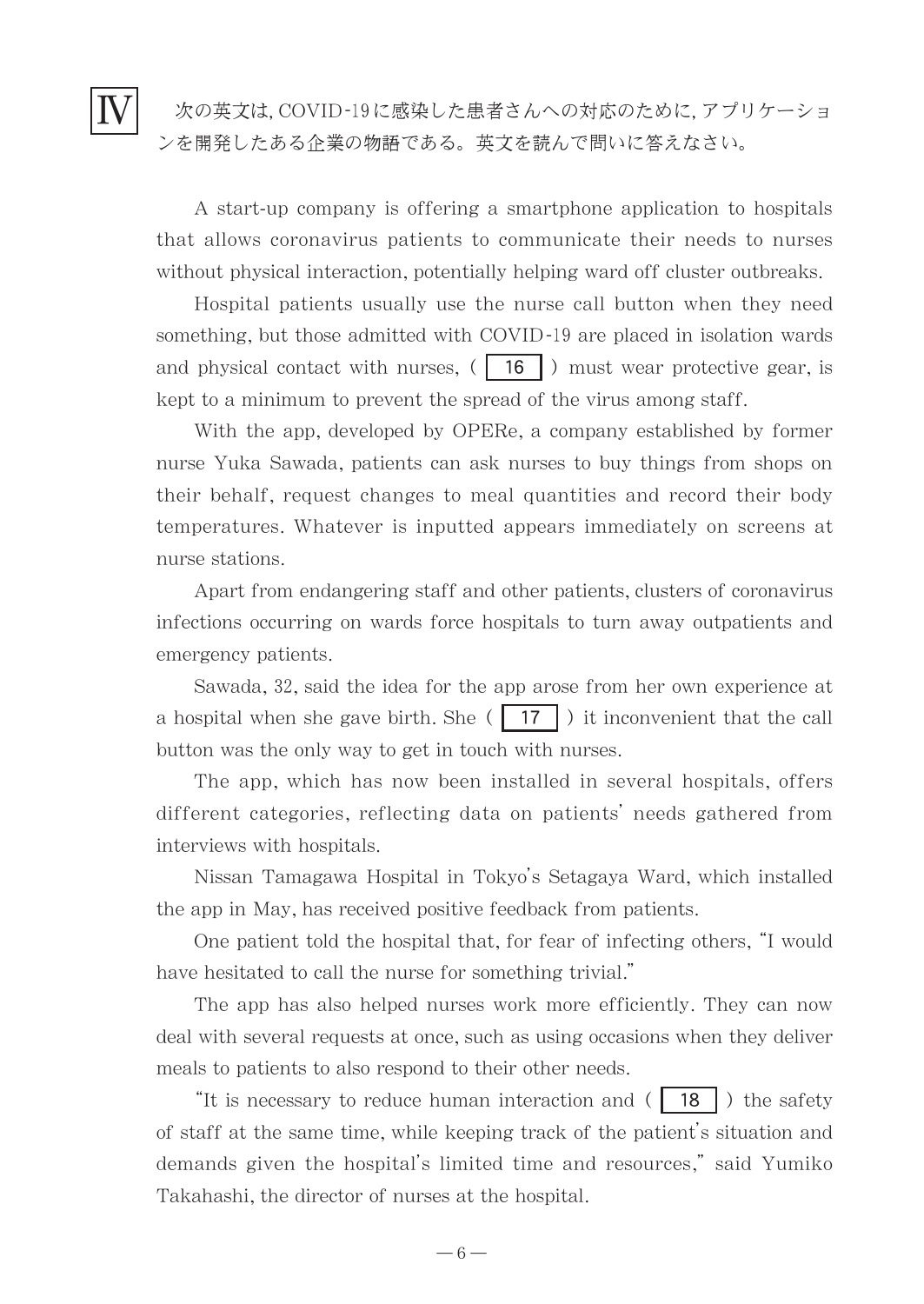She said the app makes it easier for patients to make requests to the nurses, but added she hopes patients continue to use the call button for emergencies.

 $(\boxed{19}$ ), there are concerns that the patients' requests could increase the workload of the nurses.

"I would like to continue to update the app to support frontline nurses working at the risk of being infected," Sawada said.

> From *Mainichi Japan*(2020.07.11):"App developed in Japan to help nurses reduce contact with COVID-19 patients."

【注】interaction「相互作用,相互の影響」 potentially「潜在的に」 ward off「(危険を)避ける」 isolation「隔離,孤立」 behalf「〜に代わって,〜のために」 turn away「引き離す」 outpatient「外来患者」 gave birth「出産した」 get in touch with「連絡をとる」 hesitated to「ためらった」 trivial「ささいな」 efficiently「効率よく」 demand「要求する」 workload「仕事量,作業負荷」 frontline「最前線」

A. 英文中の空所 | 16 |~ | 19 | に入るもっとも適切な語 (句) の番号を [1]~[4] の中からそれぞれ一つずつ選びなさい。

### 16

 $[1]$  what  $[2]$  which  $[3]$  who  $[4]$  when

#### 17

[1] discovered [2] checked [3] found [4] agreed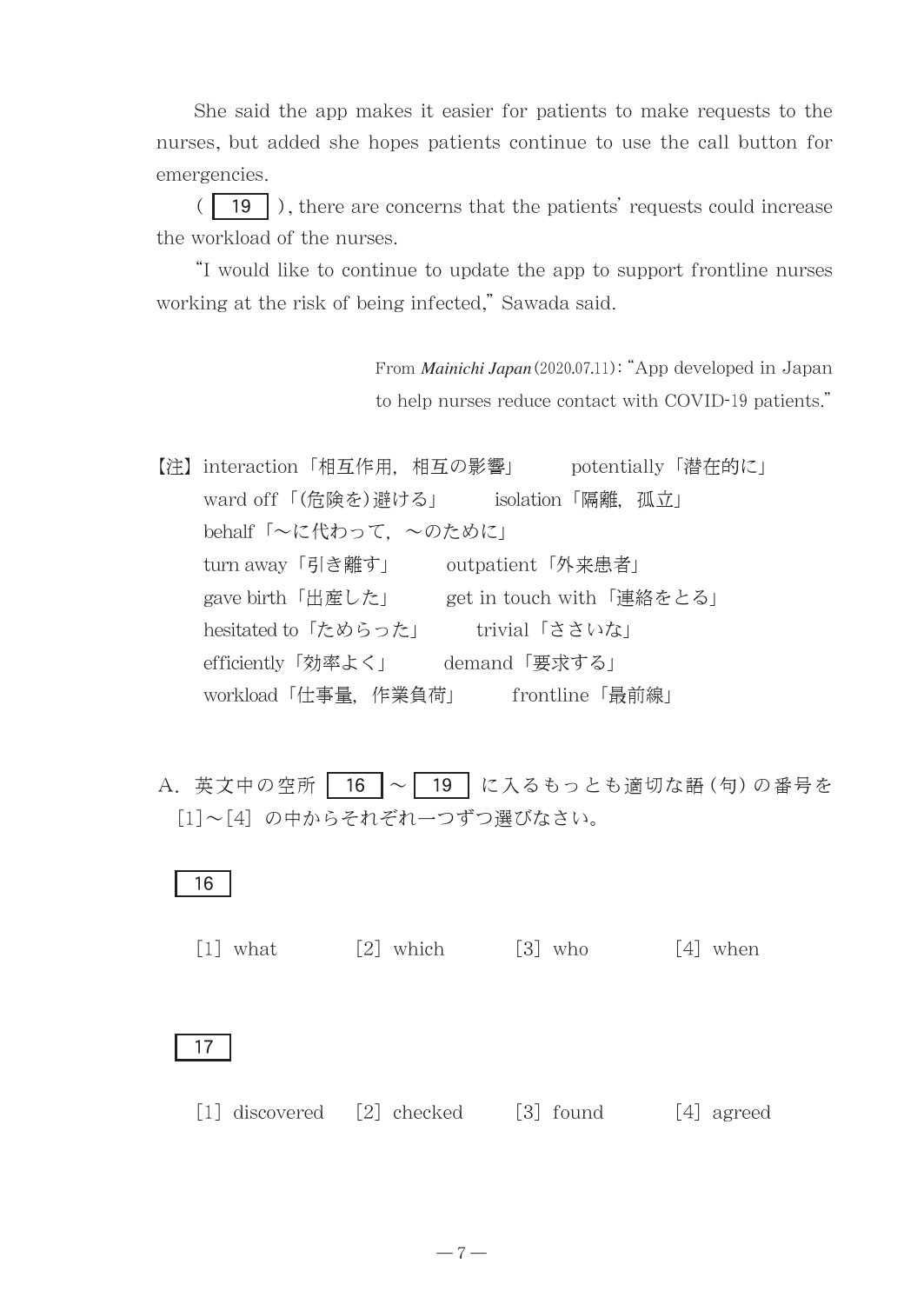#### 18

[1] produce [2] prepare [3] provide [4] protect

#### 19

- [1] That is to say  $[2]$  However
- $\lceil 3 \rceil$  As a result  $\lceil 4 \rceil$  Therefore
- B. 次の [1]~[4] の中で,本文の内容と一致しないものを一つだけ選びなさい。  $\overline{20}$ 
	- [1] OPERe は,コロナウイルスの患者が看護師にニーズを伝えることがで きるアプリケーションを開発した。
	- [2]患者はアプリケーションを通じて看護師に体温の記録を依頼することが できる。
	- [3] OPERe は,元看護師が立ち上げた企業である。
	- [4]アプリケーションは現在,東京都にある病院でしか使用することができ ない。